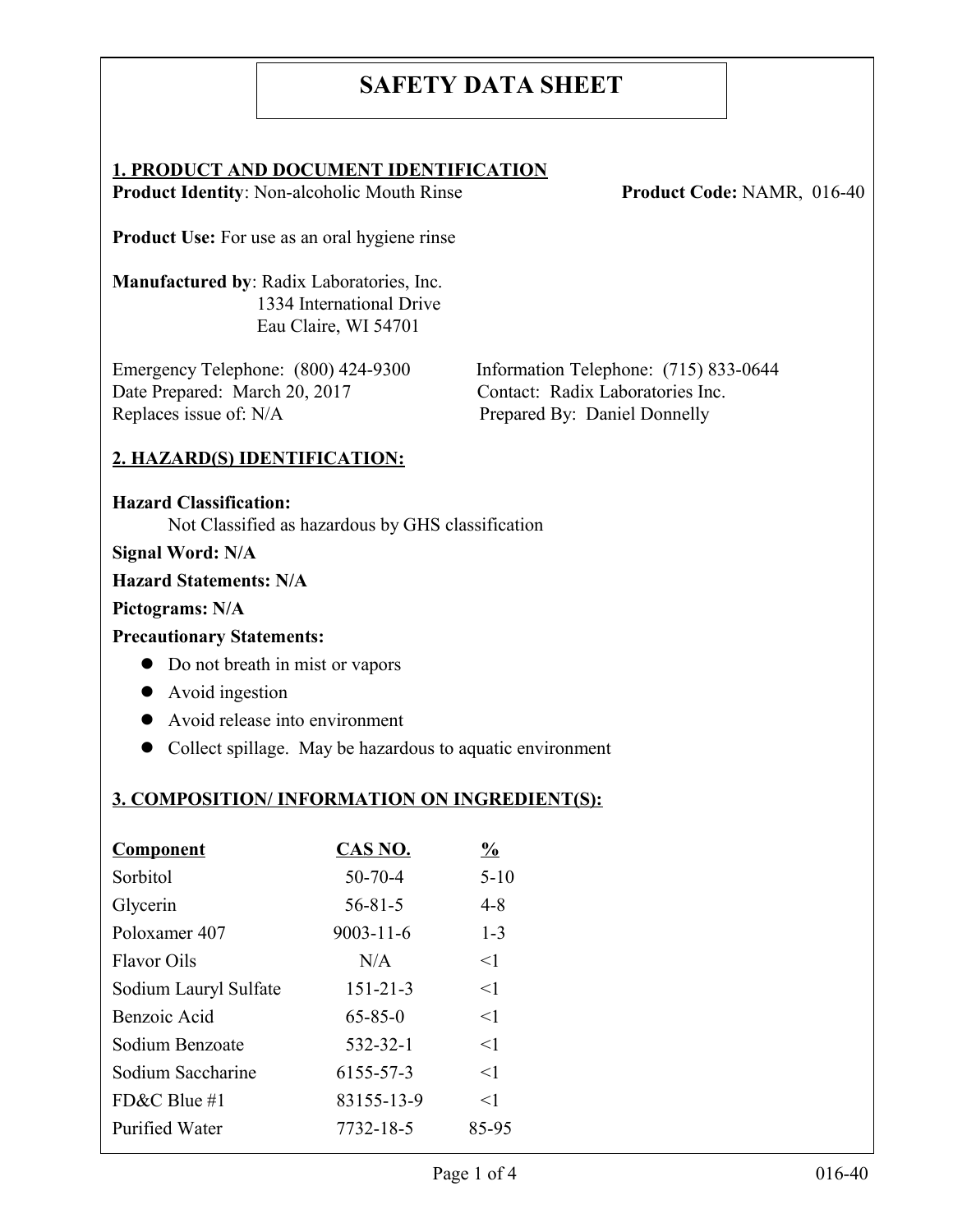# **4. FIRST-AID MEASURES:**

**Signs and Symptoms of Exposure:** Irritating to eyes. Ingestion may cause nausea/vomiting. May be irritating to skin/nasal tract

### **Medical Conditions Generally Aggravated by Exposure:** N/A

### **Emergency and First Aid Procedures:**

SKIN: If exposed remove contaminated clothing, wash with cold water for 15 minutes.

EYES: Remove contacts if present and easy to do. Flush with cold water for 15 minutes. Seek medical attention to treat potential long term eye problems.

INGESTION: Seek medical advice immediately. Only induce vomiting if directed by medical personnel. Do not give anything orally to an unconscious person.

INHALATION: In a situation where large amounts of vapors, aerosols or combustable bi-products are being inhaled, remove person from area. Further treatment not normally required. If in doubt, seek medical personnel.

# **5. FIRE-FIGHTING MEASURES:**

### **Flash Point (Method Used):** N/A

**Flammable Limits:** N/A

**Extinguishing Media:** Any extinguishing media is suitable. In a situation where large amounts of water is evaporated from material through heating, then foam would be most suitable.

**Special Fire Fighting Procedures:** Usual fire fighting equipment including self-contained breathing apparatus. Contains flammable fats/oils.

**Unusual Fire and Explosion Hazards:** None

# **6. ACCIDENTAL RELEASE MEASURES**

**Clean up of Released/Spilled Material:** Ventilate area of spill, collect material for disposal. Wear protective equipment during clean up. After clean up, flush area with water. Minimize release of material into environment/waterways.

**Waste Disposal Method:** Dispose as non-hazardous waste at facility operating in compliance with applicable federal, state and local regulations.

# **7. HANDLING AND STORAGE:**

**Handling and Storing Precautions:** Store at room temperature under dry conditions. Avoid extremes in temperature. Handle with care to avoid breakage or spillage. Do not store in direct sunlight. Store out of reach of children. Wear gloves when handling. Avoid direct contact with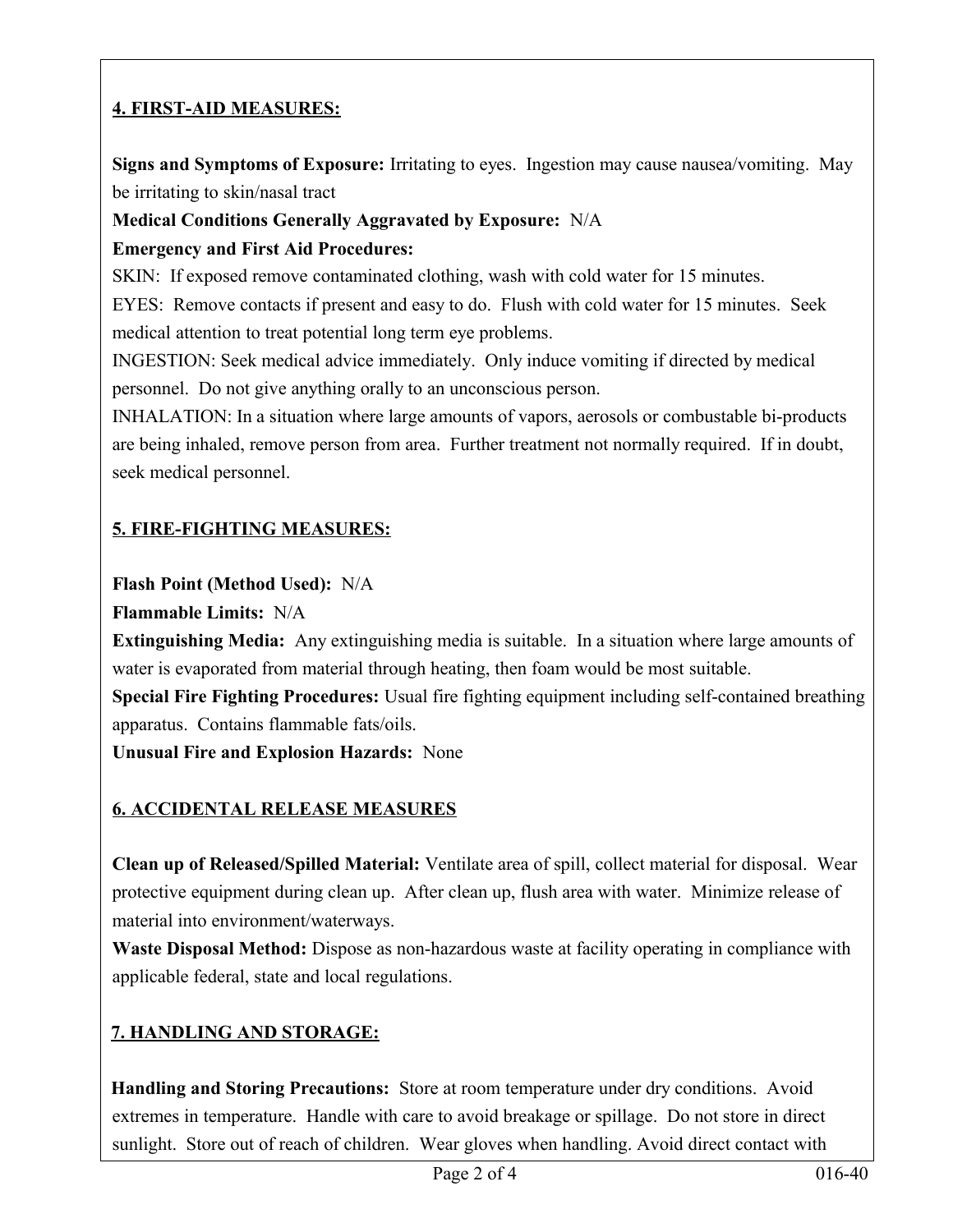hands. Use only in accordance with label instructions. Avoid contact with skin and eyes. Avoid ingestion.

# **8. EXPOSURE CONTROL/ PERSONAL PROTECTION:**

**Respiratory Protection**: Not normally required. **Ventilation:** Local exhaust should be provided. **Protective Clothing or Equipment:** Impervious gloves, goggles, lab coat or similar clothing. **Work/Hygienic Practices:** Avoid contact with eyes, skin, nasal passages. Avoid ingestion. Wash hands and face before eating, drinking or smoking.

### **9. PHYSICAL AND CHEMICAL PROPERTIES:**

**Boiling Point:** N/A **Specific Gravity (20°C):** 1 **Vapor Pressure (mm Hg, 20°C):** N/A **Evaporation Rate:** N/A **Vapor Density (Air = 1):** N/A **Odor Threshold:** N/A **Freezing Point:** N/A **Autoignition:** N/A **Solubility in Water:** complete **Odor:** mint **Appearance :** clear light blue liquid **Melting Point:** N/A **Lower Explosive Limit**: N/A **Upper Explosive Limit:** N/A **Relative Density:** N/A **Flamability(solid):** N/A **Flamability(gas):** N/A **Decomposition Temperature:** N/A **Viscosity:** same as water **Partition Coefficient:** N/A

# **10. STABILITY AND REACTIVITY:**

**Stability:** Stable

**Conditions to Avoid:** Avoid storage in direct sunlight. Store in original container **Incompatibility (Materials to Avoid): Oxidizing Agents, Acids, Alkalies Hazardous Decomposition or Byproducts:** carbon oxides, nitrogen oxides **Hazardous Polymerization:** Will not occur

# **11. TOXICOLOGICAL INFORMATION:**

**Route(s) of Entry:** Ingestion, skin, eyes. **Health Hazards (Acute and Chronic):** Irritation to eyes may occur on contact. Ingestion may cause nausea/vomiting. **Carcinogenicity:** None